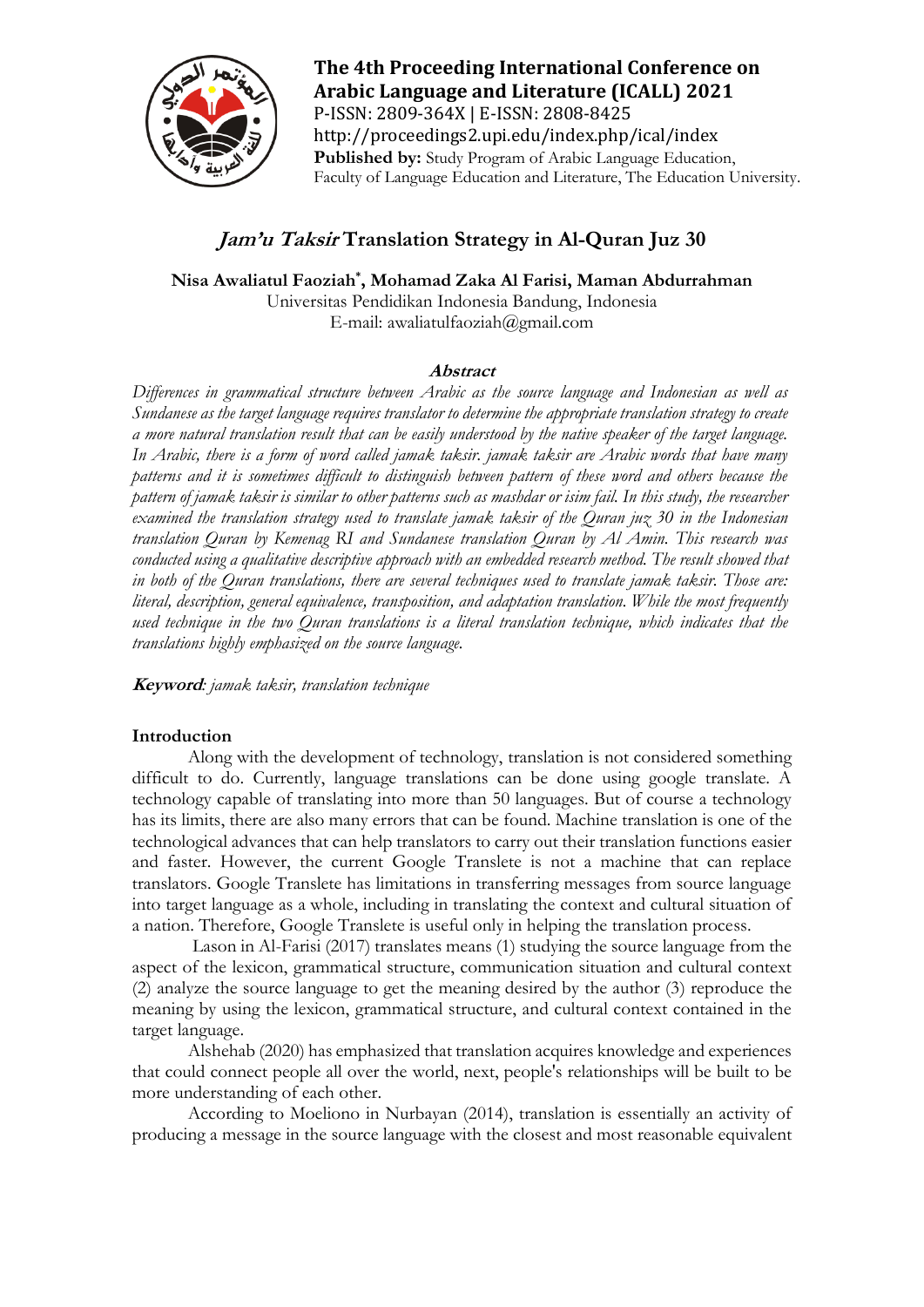in the recipient's language, both in terms of meaning and in terms of style. Ideally the translation is not perceived as a translation.

There are two tools that must be used in translation, namely intellectual tools and practical tools. Intellectual tools include good proficiency in the source and target languages. Knowledge of the subject matter being translated, the application of knowledge possessed, and skills. Practical tools include the ability to use reference sources and knowledge of the context of a text (Rochaya M, 2000).

Each language has its own uniqueness and characteristics that distinguish one language from another, as well as Arabic and Indonesian and Sundanese. There are many translation techniques that can be chosen when translating so that the messages contained in the source language can be conveyed properly into the target language that is not widely known.

Each language has a different sentence structure and has its own characteristics. Good and communicative language is composed of good sentences. Sentences arranged according to a good language structure will make it easier for listeners to understand what the speaker is talking about (Qistifani, 2019).

In Indonesian and Sundanese, plural sentences do not have gender, while in Arabic there is an element of gender in every sentence formation. Alwi and his colleagues also stated in the book Grammar Standard Indonesian Language (2000) that plural formation in Indonesian can be done in various ways, namely: reduplication of nouns, reduplication of verbs, and reduplication of adjectives, as well as the use of numbers. Riani (2012) reveals that there are several ways to make words plural in Sundanese, namely: 1) adding a noun plural marker; 2) adding verb plural marker 3) adding adjective plural marker. In Arabic there are three types of plurals, namely 1) *jam'u taksir*, which shows the plural in the form of a word change which in English is called 'broken plural'. 2) *jam'u mudzakar salim* which is plural for the male type. 3*) jam'u muannats saliim* which is plural for the female type.

Because of that difference, the researcher discusses how the jam'u taksir is translated into Indonesian and Sundanese which have differences in both language characteristics, culture or grammatical arrangement. In this study, the researchers used the Indonesian translation of the Indonesian Ministry of Religious Affairs and the Sundanese translation of the Quran Al Amin published by CV Dipenogoro.

### **Method**

#### *Research Design*

The research is a qualitative research using an embedded case study research, that is research conducted by determining the problems and objectives at the beginning before going into the field, as well as research focusing on certain problems. And will be carried out with a comparative research approach.

*data analysis technique*

The steps that will be taken to carry out this research are as follows:

- 1. Look for the verses that contain *jam'u taksir* in juz 30.
- 2. Identifying *jam'u taksir* based on *jam'u taksir qillah* and *jam'u taksir katsrah.*
- 3. Identify the translation strategy used in translating the *jam'u taksir*, both in the Indonesian translation of the Koran by the Ministry of Religious Affairs of the Republic of Indonesia as well as in the Al-Amin Sundanese translation by Dipenogoro.
- 4. Identify the realization of the translation in juz 30 of the Ministry of Religious Affairs of the Republic of Indonesia as well as in the Al-Amin's Sundanese translation by Dipenogoro.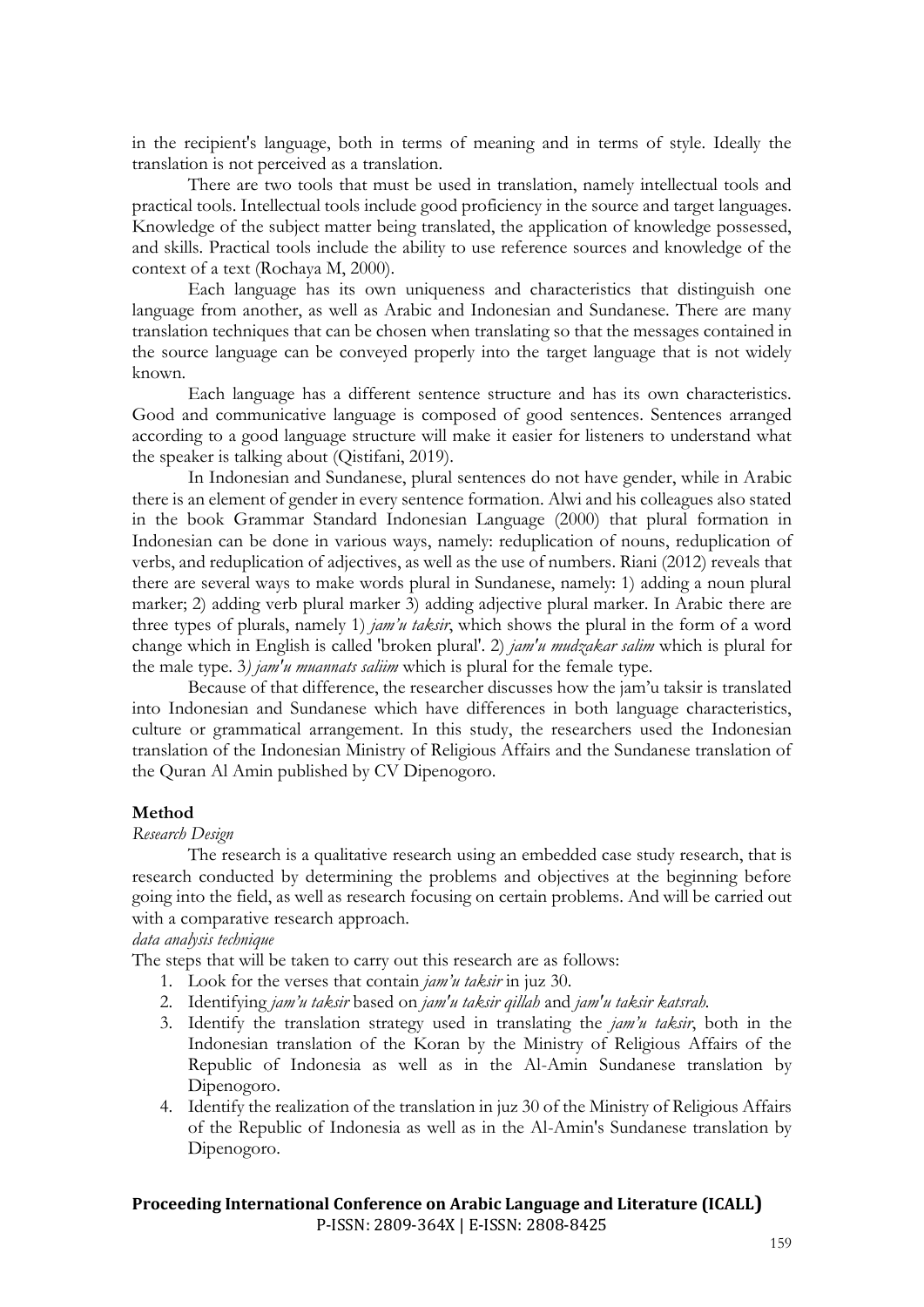### **Results and Discussion**

Ibnu Malik (1274) explains that there are four patterns of jam'u taksir qillah namely

- ١. أفْعُلٌ<br>م
- ٢. أَفْعَالُ
- ٢. أَفْعَلَةٌ
	- **٤**. فعْلَةٌ

There are also 16 patterns of *jam'u taksir katsrah:*

| فُعَلَم   | . $\uparrow$               | ١. فُعْلٌ   |
|-----------|----------------------------|-------------|
| فُعّالٌ   | $\cdot \wedge \cdot$       | ٢. فُعُلٌ   |
| فِعَالٌ   | $\cdot \wedge \wedge$      | ٣. فُعَلٌ   |
| فُعُوْلُ  | $. \setminus \overline{1}$ | ٤. فِعَلْ   |
| فعلانٌ    | $.\,$ \ $\mathsf{r}$       | ٥. فُعَلَةٌ |
| فُعلانٌ   | $.\n$                      | ٦. فَعَلَةٌ |
| فُعْلَاءٌ | $\cdot \wedge \circ$       | ۰۷ فعلبي    |
| أفعلاء    | $. \setminus 7$            | ٨. فِعَلَةٌ |
|           |                            |             |

and there are also 19 patterns *shigah muntahal jumu'*:

| فَوَعِلٌ    | $\cdot \wedge$            | ١. فَعَالِلٌ                   |
|-------------|---------------------------|--------------------------------|
| فَوَاعِيْلٌ | $. \setminus \tau$        | ٢. فَعَالِيْلٌ                 |
| فَيَاعِلٌ   | . $\gamma$ $\tau$         | ٣. أَفَاعِلٌ                   |
| فَيَاعِيْلُ | $.\,$ \ {                 | ٤. أَفَاعِيْلُ                 |
| فَعَائِلٌ   | $\cdot \wedge \circ$      | ه. تَفَاعِلٌ                   |
| فَعَالَى    | $. \setminus 7$           | ٦. تَفَاعِيْلٌ                 |
| فُعَالي     | $\cdot \vee$              | ٧. مَفَاعِلٌ                   |
| فُعَالَى    | $\cdot \wedge \wedge$     | ٨. مَفَاعِيْلٌ                 |
| فَعَالِيٌّ  | $. \setminus \mathcal{A}$ | ۹. يَفَاعِلٌ                   |
|             |                           | يَفَاعِيْلٌ<br>. $\setminus$ . |

But not all of the *jam'u taksir* patterns are found in juz 30, there are only 14 patterns of the *jam'u taksir*: namely: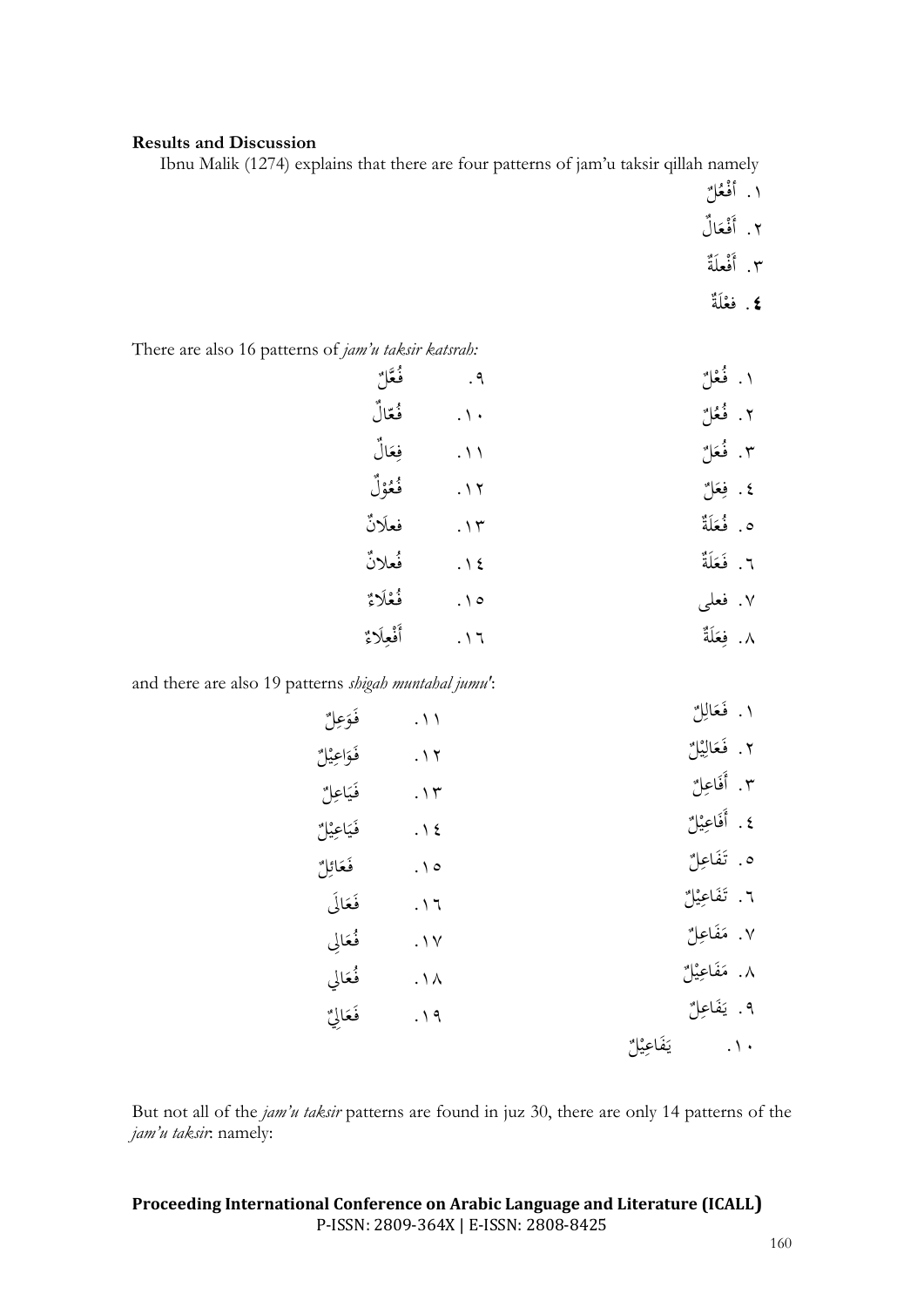

Molina and Albir (2002) suggest eighteen translation techniques that can be used by translators, including:

1. Borrowing Techniques

2. Calque technique

3. Literal Technique

4. Amplification Technique

5. Reduction Technique

6. Compensation Techniques

7. Technique Description

8. Discursive Creation Techniques

9. Common Equivalence Technique

10. Generalization Technique

11. Particularization Technique

12. Linguistic Compression Technique

13. Variation Techniques

14. Dissipation Technique

15. Addition Technique

16. Shift Technique

The Qur'an is the absolute truth of God's word and will remain until the Day of Judgment. The relationship between language and the Qur'an is the aspect of meaning contained in the Qur'an itself (Taufikurrohman, 2018).

As a guide for Muslims, the Qur'an has been translated from Arabic to other languages. Because many Muslims do not understand Arabic, the translation of the Quran into other languages is also very helpful for a Muslim to understand what the real meaning of what they read and what they should do. and to produce a good translation, a translator must understand the language and culture of the source language and target language so as not to produce translation results that are difficult for speakers of the target language to understand. There are many ways to improve the translation results in order to produce results that are easy to understand.

In connection with this statement, Hidayatullah (Jamatulaini, 2020) stated that among the actions that must be taken by the translator are; adding words that cause word wastage, removing words that cause word shortages or replacing words that cause loss of the original meaning of the SL words. This is done because of differences in structure, with the aim of maintaining the accuracy aspect of the meaning transferred from SL to SL.

There are five translation techniques used in translating the *jam'u taksir* in juz 30 in the Indonesian translation of the Al Quran and the Sundanese translation of the Al Amin Al Quran, namely: literal translation techniques, description translation techniques, common equivalence translation techniques, transposition translation techniques and adaptation translation techniques.

As for the use of the plural translation technique of the estimate in juz 30 in the Indonesian translation of the Al-Quran and the Sundanese translation of the Al-Amin, the majority use literal translation techniques, which means that the translation in the two Al-Qurans places more emphasis on the source language.

Another translation technique that is quite widely used is the transposition translation technique, mostly by translating the plural form of taksir using the singular form of the word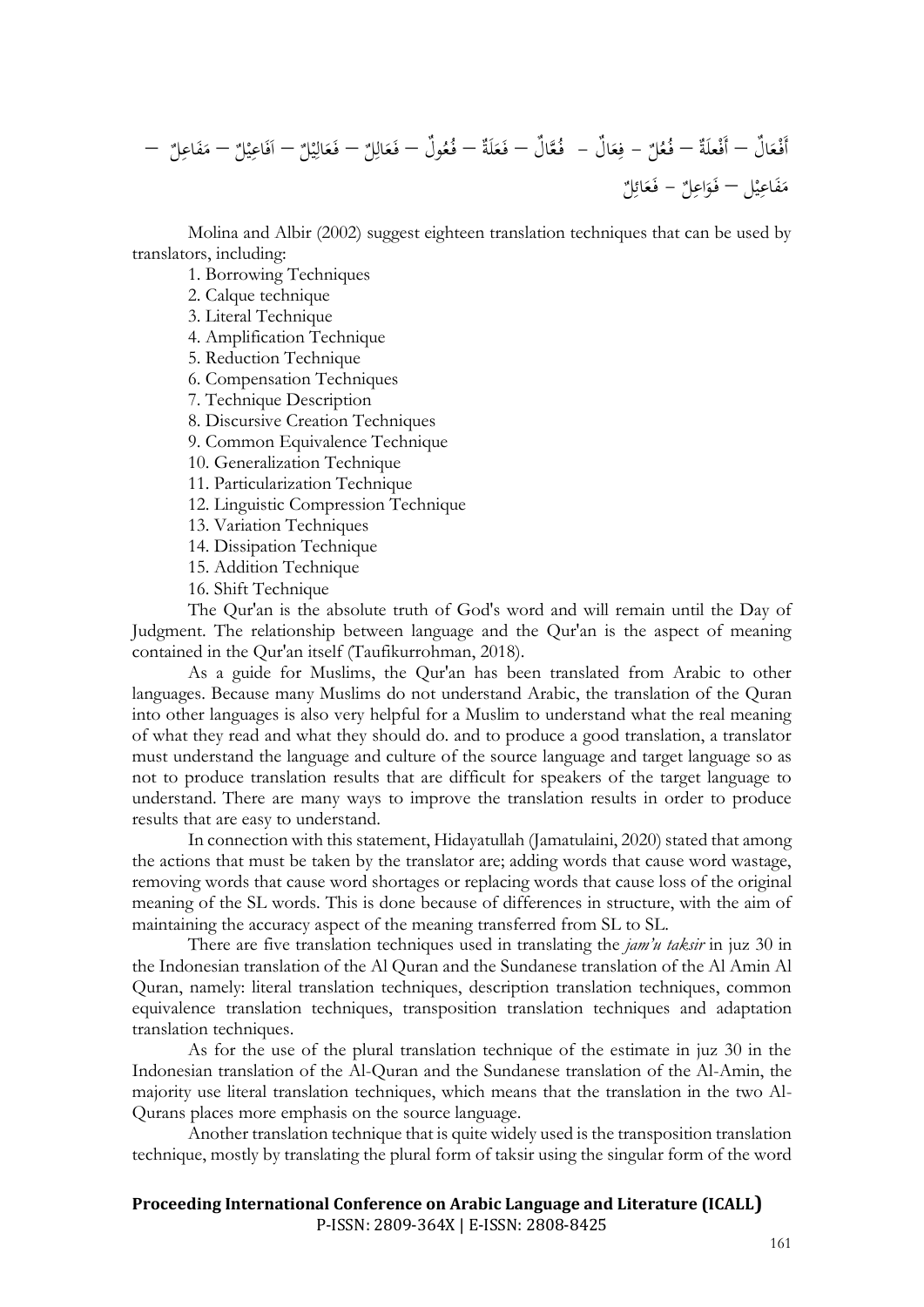which is caused by redundancy when the word is translated into Indonesian or Sundanese using its plural form.

There are three other translations used in translating the plural taksir in juz 30 but their use is minimal, namely adaptation translation techniques, description translation techniques and common equivalence translation techniques.

### *Discussion*

1. Use of Literal Translation Techniques

In the two translations of the Quran, the translators use literal translation techniques very much in translating the jam'u taksir in juz 30, the percentage of use is 57.83% in the Indonesian Ministry of Religious affairs Indonesians translation and 62.65% in the Sundanese translation of the Al Quran Al Amin. Literal translation techniques or literal translation techniques according to Al-Farisi (2011), are usually used when the meaning of the source language is close to the meaning of the target language or relatively close to it.

Newmark (Al Farisi, 2011) states that literal translation techniques are basic techniques in translation. So it is not uncommon for translators to translate using literal translation techniques first, and if the translation is felt to be inappropriate either with the intent to be conveyed or with the wording rules contained in the source language, the translator will use other translation techniques.

The reason many use literal translation techniques is because many translators are more concerned with translating language than translating meaning. whereas in the translation of words that are equivalent in other languages do not always give the same meaning.

As in the following verse: \<br>=

- word ار ر ب أ , Al-Infithar verse 13 َ ់<br>:

نَّ الْأَبْرَارَ لَفِىً نَعِيْمٍ  $\frac{1}{2}$ ي ِ<br>ِي ن ِ <u>ً</u> <u>ّز</u> ر<br>ر ہ<br>أ  $\frac{1}{2}$ ا

| K | Sesungguhnya orang-orang yang berbakti benar-benar dalam (surga |
|---|-----------------------------------------------------------------|
|   | yang penuh) kenikmatan                                          |
|   |                                                                 |

A Saéstuna **jelema-jelema anu balageur** pasti aya dina kani'matan ֦֧֦֧<u>֓</u> َ

The word ار ر ب أ is *jam'u taksir al-qillah* whose singular form is which means **่** 'being honest, doing a lot of good and having good character'. In the Indonesian Ministry of Religious Affairs Indonesian translation, the word أَبْرَارٌ is translated using َ **ٔ** َ a literal translation technique, namely 'orang-orang yang berbakti'. Likewise in Al-Amin, the AL-Quran, the Sundanese translation is translated using a literal translation technique, which means 'jelema anu balageur'.

The word 'orang-orang yang berbakti' is formed into a plural word by means of partial repetition, namely repeating the word people and then followed by the word filial. In Indonesian, this is included in the formation of plurals by reduplication of nouns, namely by repeating the first word followed by the second word (Alwi and et al, 2000: 238). Similar to the formation of the word 'devoted people', the word 'jelema-jelema nu balageur' is also formed by means of partial repetition of the word.

- Word ه و ج و , Al-Ghasyiyah verse 2 ֦֧֦֧֦֧֦֧֦֧֦֧֦֧֦ ُ ؚ<br>؞

> ة ع اشِ خ ِٕٮذ م َّو ي ه و ُ ُج و َ َ  $\overline{a}$ ۔<br>م ر<br>م

| K   Pada hari itu ada <b>banyak wajah</b> yang tertunduk terhina |
|------------------------------------------------------------------|
| A   Mangpirang-pirang beungeut (jalma) dina poé éta aralum       |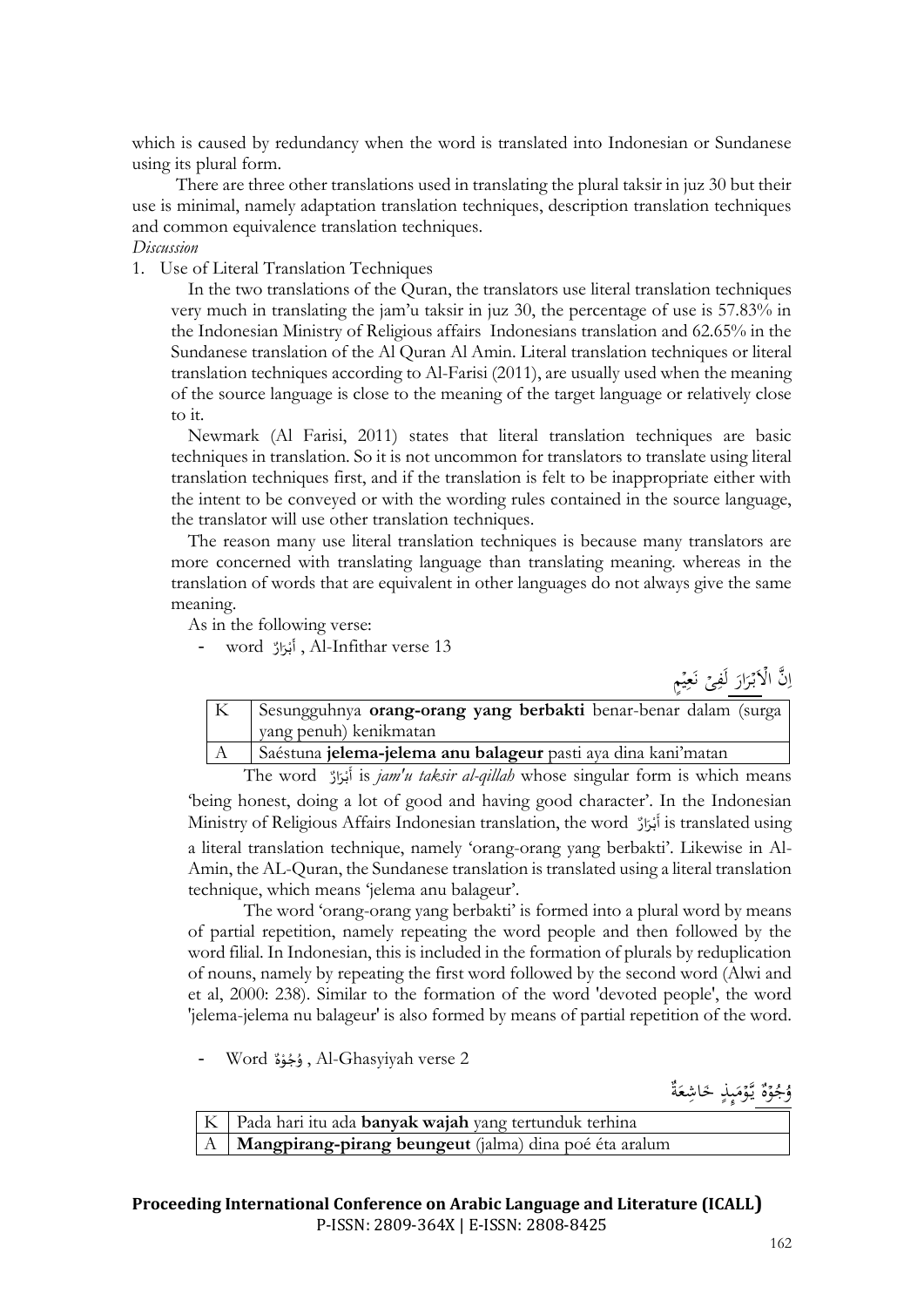The word is *jam'u taksir al-katsrah* whose singular form is which means the front part of the head that contains the eyes, nose and mouth. In the Indonesian Ministry of Religious Affairs Indonesian translation the word is translated using a literal translation technique to 'banyak wajah'. In Al-Amin AL-Quran the Sundanese translation is translated by literal translation technique which is defined as 'mangpirang-pirang beungeut'.

2. Use of Translation Techniques Description

Furthermore, in translating the plural of taksir contained in juz 30, the translator also uses descriptive translation techniques such as the word ُ ار ِعش ال contained in At-ູ່ ់ Takwir verse 4:

لَتۡ ُطّ ٌع ُ َشار ع ذَا ال و ِّ ِ ہ<br>آ  $\frac{1}{2}$ ا ِّ

| Dan apabila unta-unta yang bunting ditinggalkan (tidak terurus) |  |  |
|-----------------------------------------------------------------|--|--|
| Jeung upama onta-onta nu keur rareuneuh diarantep               |  |  |
|                                                                 |  |  |

In Arabic there are many words that describe different types of camels. Whereas in Indonesian only recognizes the word 'unta', and in Sundanese only recognizes the word 'onta'. Because there are no equivalent words that can convey the meaning of the source language into the target language horse, the translator uses a description translation technique to become ' unta-unta yang bunting' in Indonesian, and 'ontaonta nu keur rareuneuh' in Sundanese.

This is in line with what was conveyed by Al-Farisi (2011, p. 80) that the matching of forms or functions of an unknown source language in the target language can be done by using generic words as lexical items accompanied by modifications.

The percentage of using descriptive translation techniques in translating the *jam'u taksir* in *juz* 30 is not too large, only 9.64% in the Indonesian Ministry of Religious Affairs Indonesian translation, and 8.44% in the Sundanese translation of Al Amin's.

The word ف ُصح in At-Takwir verse 10 ۔<br>ا

֦֧֦֦֦֦֦֦֦ وَإِذَا ال<u>ْصُحُّفُ</u> نُشِرَت<u>ُ</u> ُ ُ ر<br>ر  $\ddot{\cdot}$  $\tilde{\cdot}$ 

K Dan apabila **lembaran-lembaran (catatan amal)** telah dibuka lebarlebar

A Jaung upama **buku-buku amal** dibukakeun

the word ف ُصح is jam'ut taksir al-katsrah whose singular form is which ُ

means something written on paper or so on. In the Indonesian Ministry of Religion's Indonesian translation of the Koran, the word is translated using a descriptive translation technique, namely charity note sheets. Likewise in Al-Amin AL-Quran the Sundanese translation is also translated using description translation techniques, namely charity books. The translation with the description technique by adding the type of book or sheet referred to in the verse is a charity notebook.

3. Use of Common Equivalent Translation Techniques

The Indonesian Ministry of Religious Affairs Indonesian translation and the Sundanese translation of the Al-Quran Al-Amin also uses the usual equivalence technique in translating the *jam'u taksir* form of the word estimate into several words. As in the Indonesian Ministry of Religious Affairs Indonesian translation in the following verses:

- the word بُ ُرۡوجِ ۡ ال Al-Buruj verse 1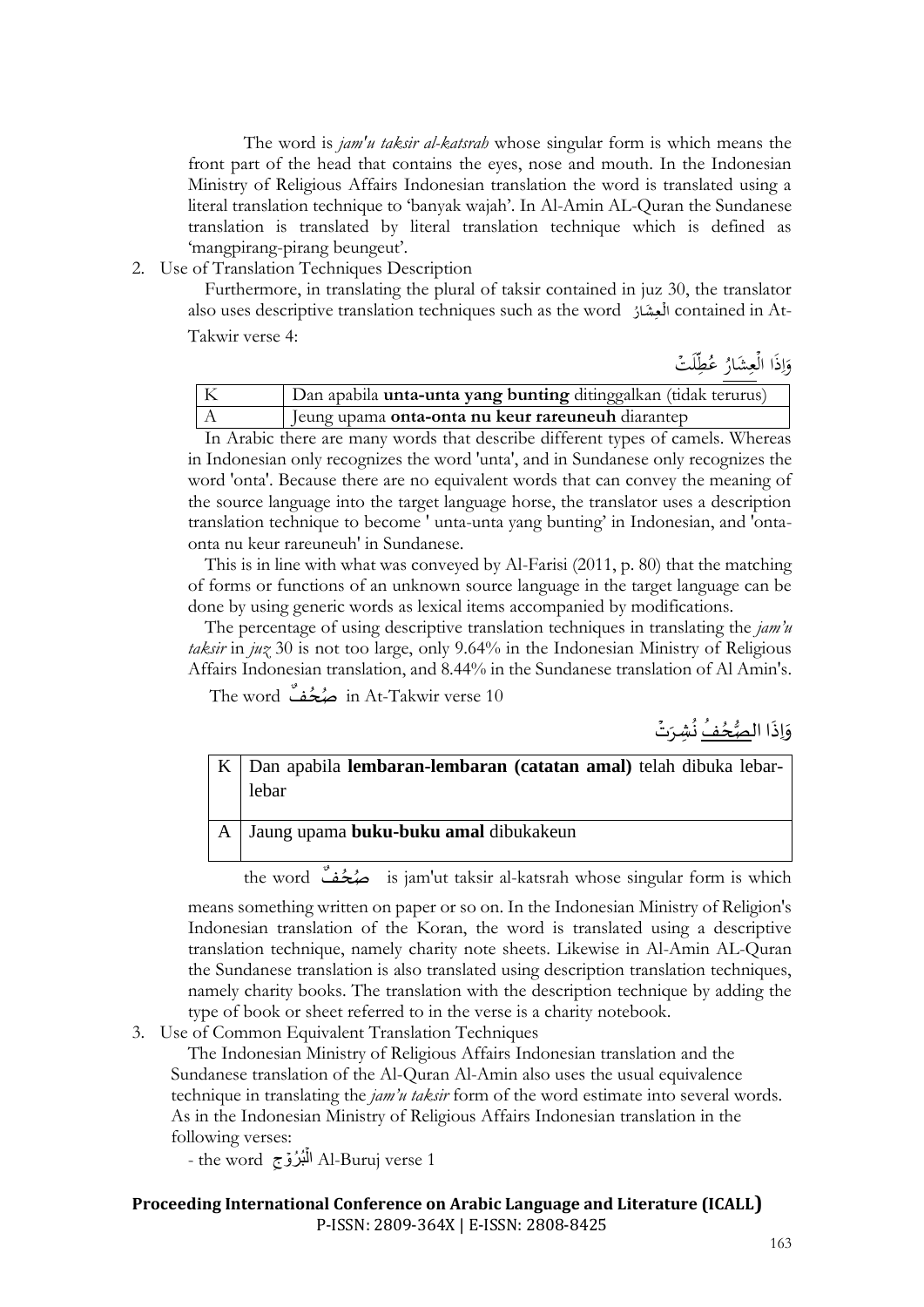ِج ۡ و ُُ ُب ۡ ِت ال ا ِ آء َ َّسم ال

"Demi langit yang mempunyai **gugusan bintang**"

 ب word - ا ْصح َأ Al-Buruj verse 4 َ

ِ د ۡ ُو د ۡ ُخ ۡ ال ُ ٰحب َصۡ ا َ ل ِ ت ُ ق

"Binasalah **orang-orang yang membuat** parit"

- the word اج ْو َف ا An-Naba verse 18 َ

 اج َ ْو َف َن ا ْ ُو أْت َ ت َ ِر ف ْ صو ِِف ال ُّ ُ َخ ْف ن ُ ي َ م ْ و َ ي

"Yaitu pada hari (ketika) sangkakala ditiup, lalu kamu datang **berbondongbondong**"

In Indonesian the word 'gugusan bintang' is more commonly used to describe many stars. And the word بُ حٰ صۡ َاif you see the meaning to be conveyed in the verse, it will be easier to understand when it is interpreted as 'orang-orang yang membuat' rather than 'orang-orang yang memiliki'. Also the word خَافَوَاجٌ is commonly interpreted as 'berbondong-bondong' rather than 'berkelompok'.

In the Al-Quran Al-Amin, the Sundanese translation, equivalence translation techniques are

commonly used in several words. As there is the word اج ْو َف ا in An-Naba verse 18 َ

 $\zeta$ يَوْمَ يُنْفَخُ فِي الصُّوْرِ فَتَأْتُوْنَ اَ<u>فْوَاجَ</u> َ ْ .<br>أ ت ُ<br>ا ْ َ ،<br>' .<br>ا "Dina poéan ditiupna sangkakala, maranéh baris daratang **ngaleut ngeungkeuy** 

The word  $\tilde{\epsilon}$ الْمُوَاجٌ means group, but in Sundanese the equivalent word that is often

َ used is 'ngaleut ngeungkeuy ngabandaleut' or in Indonesian the equivalent is 'berbondongbondong'. The use of this translation technique in the Indonesian Ministry of Religion's Indonesian translation of the Koran is 6.02% and in the Sundanese translation of the Al Quran Al Amin is 4.82%.

4. Use of the Transposition Translation Technique

**ngabandaleut**"

In the translation of juz 30 of the Koran translated into Indonesian, the translator uses the transposition technique in certain circumstances, including:

- When the jam'u taksir becomes a 'الصفة'

When the plural of estimate becomes a 'الصفة', it will be translated

by a transposition technique. Example:

• An-Naba' verse 16

"Dan kebun-kebun yang **rindang**"

• An-Naba' verse 33

"Dan gadis-gadis montok yang **sebaya**"

• 'Abasa verse 42.

وَّجَنَّتٍ الْفَافَا

وَّكَوَاعِبَ أَتْرَابًا <u>را</u> َ ا َ َ

<u>ن</u><br>ا َ َ ن َ

 $\frac{1}{2}$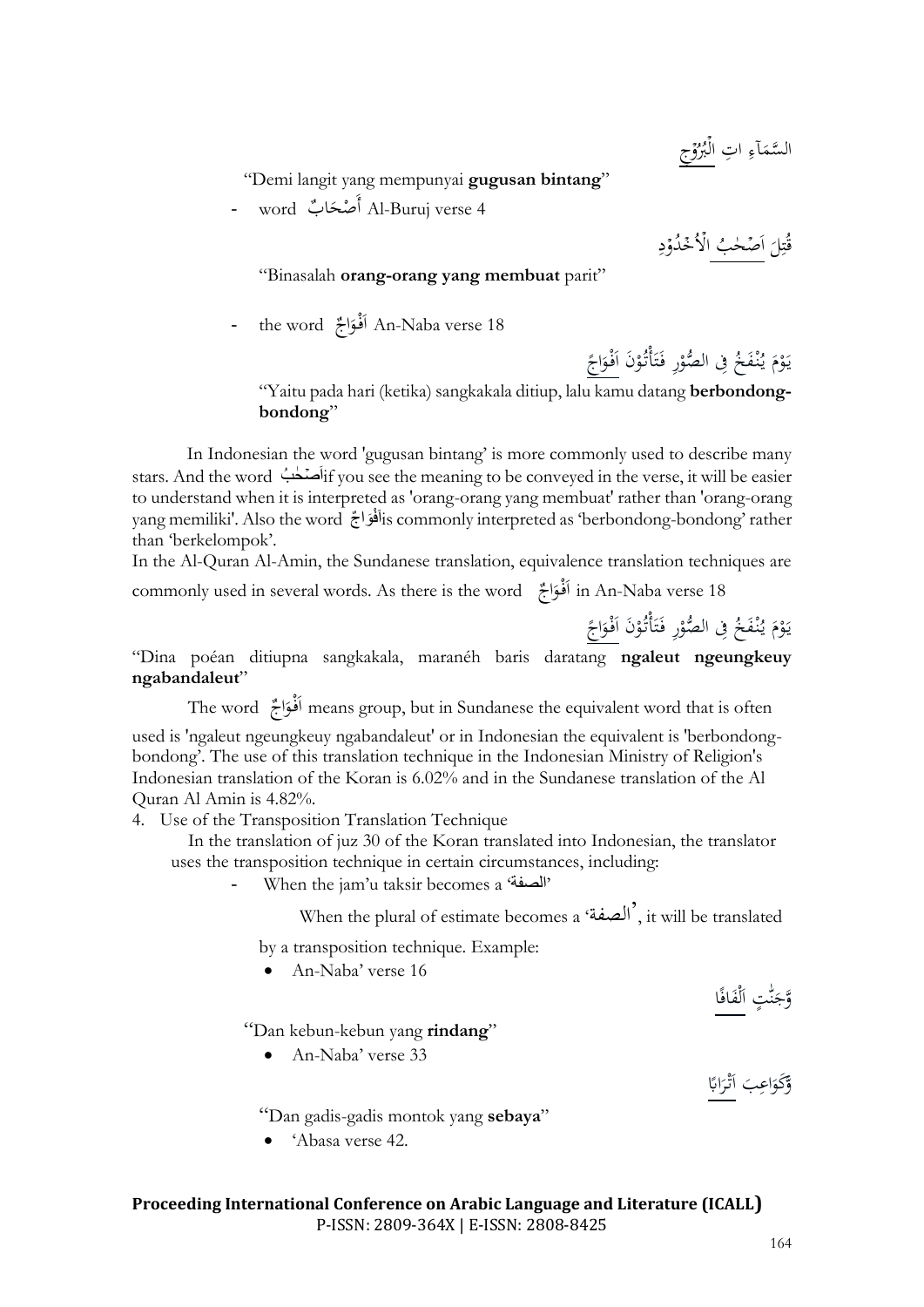ُولِّيٍكَ هُمُ الْكَفَرَةُ الْفَجَرَةُ <u>َّز</u> َ ہ<br>آ َ ہ<br>أ ِٕٮ ا

"Mereka itulah orang-orang kafir yang **durhaka**"

in Arabic if something is plural then its nature must also be formed from a plural word, but in Indonesian and Sundanese when a word is plural then its nature is usually formed from a singular word.

- When the jam'u taksir is *idhafah* with *isim dhamir*
	- Al-Qari'ah ayat 6

فَاَمَّا مَنۡ تَقۡلَٰتُ مَوَازِيۡنُه و<br>م .<br>د َ  $\overline{\phantom{a}}$ :<br>: .<br>أ

"Maka adapun orang yang berat **timbangan** (kebaikan) nya"

• Al-Qari'ah ayat 8

وَاَمَّا مَنْ خَفَّتۡ مَوَازِيۡنُه و<br>م ر<br>ر َ  $\overline{\phantom{a}}$ َ : ا ٍ<br>ر

"dan adapun orang yang ringan **timbangan** (kebaikan) nya"

According to Al-Farisi (2011, p. 68-69), the transposition procedure is carried out when the translator does not find the target language structure that is the same as the source language structure. The word structure also needs to be adjusted so that the translation does not violate the language rules that apply in the target language. This adjustment will make the readers of the translation feel more comfortable and easier to understand.

In contrast to the Indonesian Ministry of Religion's Indonesian translation of the Koran, in the Sundanese translation of the Koran Al-Amin there are no certain circumstances where the translator uses the transposition translation technique.

The percentage of use of transposition translation techniques in the Indonesian Ministry of Religious affairs Indonesian translation is 22.89%, while in the Sundanese translation of the Al-Quran Al-Amin the percentage of using transposition translation techniques is 19.23%.

### 5. Use of the Adaptation Translation Techniques

The next translation technique used in translating the *jam'u taksir* in *juz* 30 is the Adaptation translation technique. This technique is used in the Indonesian Ministry of Religious Affairs Indonesian translation and the Sundanese translation of the Al-Quran AL-Amin. The use of this technique to translate the plural estimate in juz 30 is minimal. The percentage of the use of this technique in translating the *jam'u taksir* in juz 30 of the Indonesian Ministry of Religious Affairs Indonesian translation is only 3.62% and in the Sundanese translation of the Al Quran Al Amin is only 4.82%.

### **Conclusion**

Based on the results of research and discussion of the translation strategy of *juz* 30 in the Indonesian Ministry of Religious Affairs Indonesians translation and the sundanese translation of the Al Quran Al Amin, it can be concluded that:

- 1. Both in the Indonesian translation of the Indonesian Ministry of Religious Affairs and in the Sundanese translation of Al Amin, the translation emphasizes more on the source language because the percentage of literal translation techniques is very large.
- 2. Adjustments are made for words that do not have equivalents in Indonesian and Sundanese using adaptation and description translation techniques.
- 3. Transposition translation techniques are mostly used to adjust the different grammatical arrangements between Arabic, Sundanese, and Indonesian.